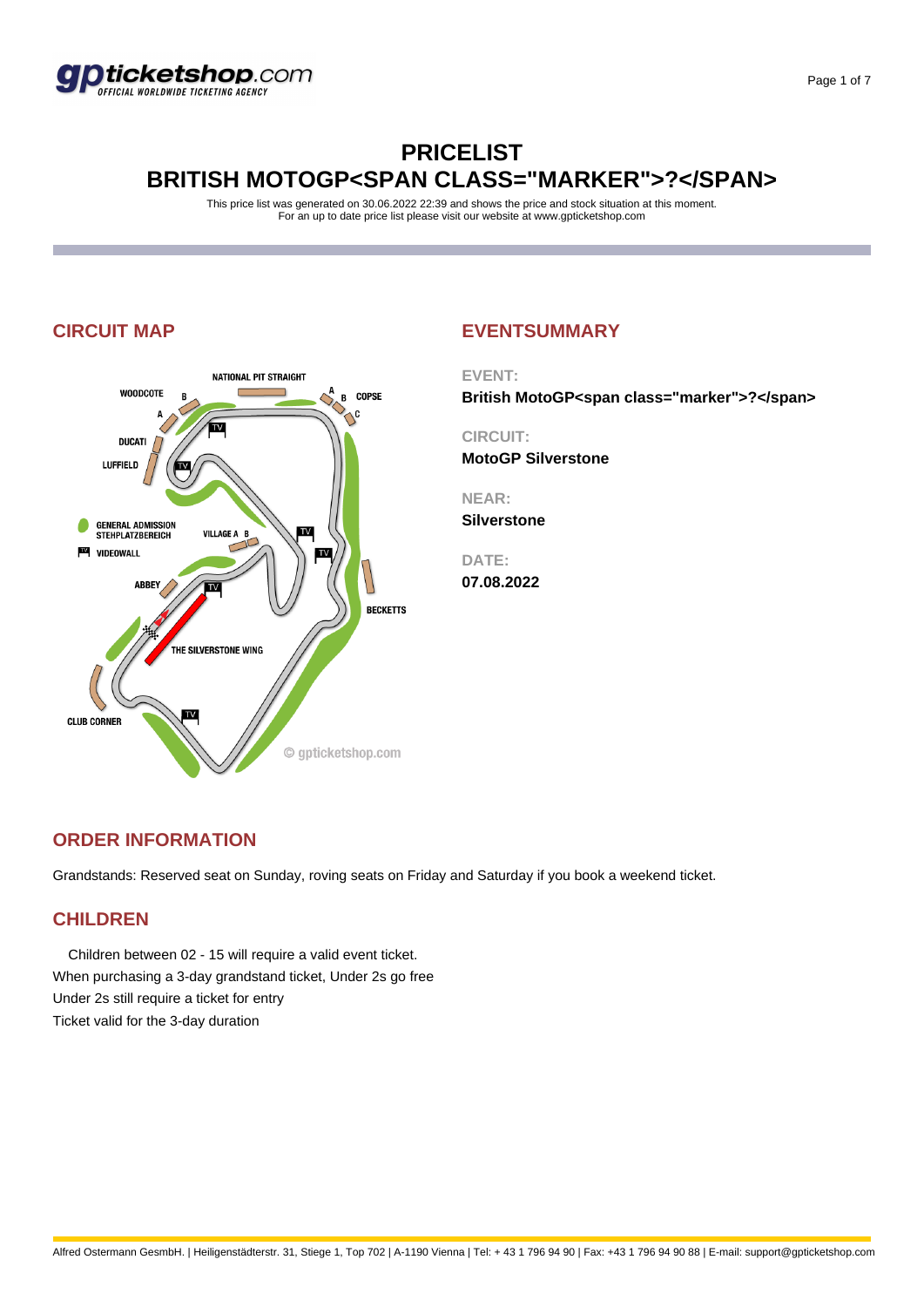

### **GRANDSTAND TICKETS**

| $\land$ # $\Box$ <b>i</b> Luffield (Wkd.)                      | <b>EUR</b> | 222,00 |
|----------------------------------------------------------------|------------|--------|
| $\land$ # $\Box$ <b>i</b> Luffield Child (Wkd.)                | <b>EUR</b> | 111,00 |
| $\land$ # $\Box$ <b>i</b> Luffield (Sun.)                      | <b>EUR</b> | 200,00 |
| $\land$ # $\Box$ <b>i</b> Luffield Child (Sun.)                | <b>EUR</b> | 100,00 |
| ヘ # 口<br>Ducati Fan Stand ? Luffield (Wkd.)                    | <b>EUR</b> | 222,00 |
| ヘ # 口<br>Ducati Fan Stand ? Luffield Child (Wkd.)              | <b>EUR</b> | 111,00 |
| ヘ # 口<br>Ducati Fan Stand ? Luffield (Sun.)                    | <b>EUR</b> | 200,00 |
| ヘ # 口<br>Ducati Fan Stand ? Luffield Child (Sun.)              | <b>EUR</b> | 100,00 |
| $\land$ # $\Box$ <b>i</b> Woodcote B (Wkd.)                    | <b>EUR</b> | 222,00 |
| $\land$ # $\Box$ <b>i</b> Woodcote B Child (Wkd.)              | <b>EUR</b> | 111,00 |
| $\land$ # $\Box$ <b>i</b> Woodcote B (Sun.)                    | <b>EUR</b> | 200,00 |
| $\land$ # $\Box$ <b>i</b> Woodcote B Child (Sun.)              | <b>EUR</b> | 100,00 |
| $\land$ # $\Box$ <b>i</b> National Pits Straight (Wkd.)        | <b>EUR</b> | 222,00 |
| $\land$ # $\Box$ <b>i</b> National Pits Straight Child (Wkd.)  | <b>EUR</b> | 111,00 |
| $\land$ # $\Box$ <b>i</b> National Pits Straight (Sun.)        | <b>EUR</b> | 200,00 |
| $\land$ # $\Box$ <b>i</b> National Pits Straight Child (Sun.)  | <b>EUR</b> | 100,00 |
| $\land$ # $\Box$ <b>i</b> KTM Fan Stand (Copse A) (Wkd.)       | <b>EUR</b> | 222,00 |
| $\land$ # $\Box$ <b>i</b> KTM Fan Stand (Copse A) Child (Wkd.) | <b>EUR</b> | 111,00 |
| $\land$ # $\Box$ <b>i</b> KTM Fan Stand (Copse A) (Sun.)       | <b>EUR</b> | 200,00 |
| $\land$ # $\Box$ <b>i</b> KTM Fan Stand (Copse A) Child (Sun.) | <b>EUR</b> | 100,00 |
| $\land$ # $\Box$ <b>i</b> Copse B (Wkd.)                       | <b>EUR</b> | 222,00 |
| $\land$ # $\Box$ <b>i</b> Copse B Child (Wkd.)                 | <b>EUR</b> | 111,00 |
| $\pmb{\mp}$<br>Copse B (Sun.)                                  | <b>EUR</b> | 200,00 |
| $\land$ # $\Box$ <b>i</b> Copse B Child (Sun.)                 | <b>EUR</b> | 100,00 |
| $\land$ # $\Box$ <b>i</b> Copse C (Wkd.)                       | <b>EUR</b> | 222,00 |
| #<br>$\mathbf{i}$ Copse C Child (Wkd.)                         | <b>EUR</b> | 111,00 |
| $\land$ # $\Box$ <b>i</b> Copse C (Sun.)                       | <b>EUR</b> | 200,00 |
| $\land$ # $\Box$ <b>i</b> Copse C Child (Sun.)                 | <b>EUR</b> | 100,00 |
| $\land$ # $\Box$ <b>i</b> Becketts (Wkd.)                      | <b>EUR</b> | 194,00 |
| $\land$ # $\Box$ <b>i</b> Becketts Child (Wkd.)                | <b>EUR</b> | 97,00  |
| $\land$ # $\Box$ <b>i</b> Becketts (Sun.)                      | <b>EUR</b> | 172,00 |
|                                                                |            |        |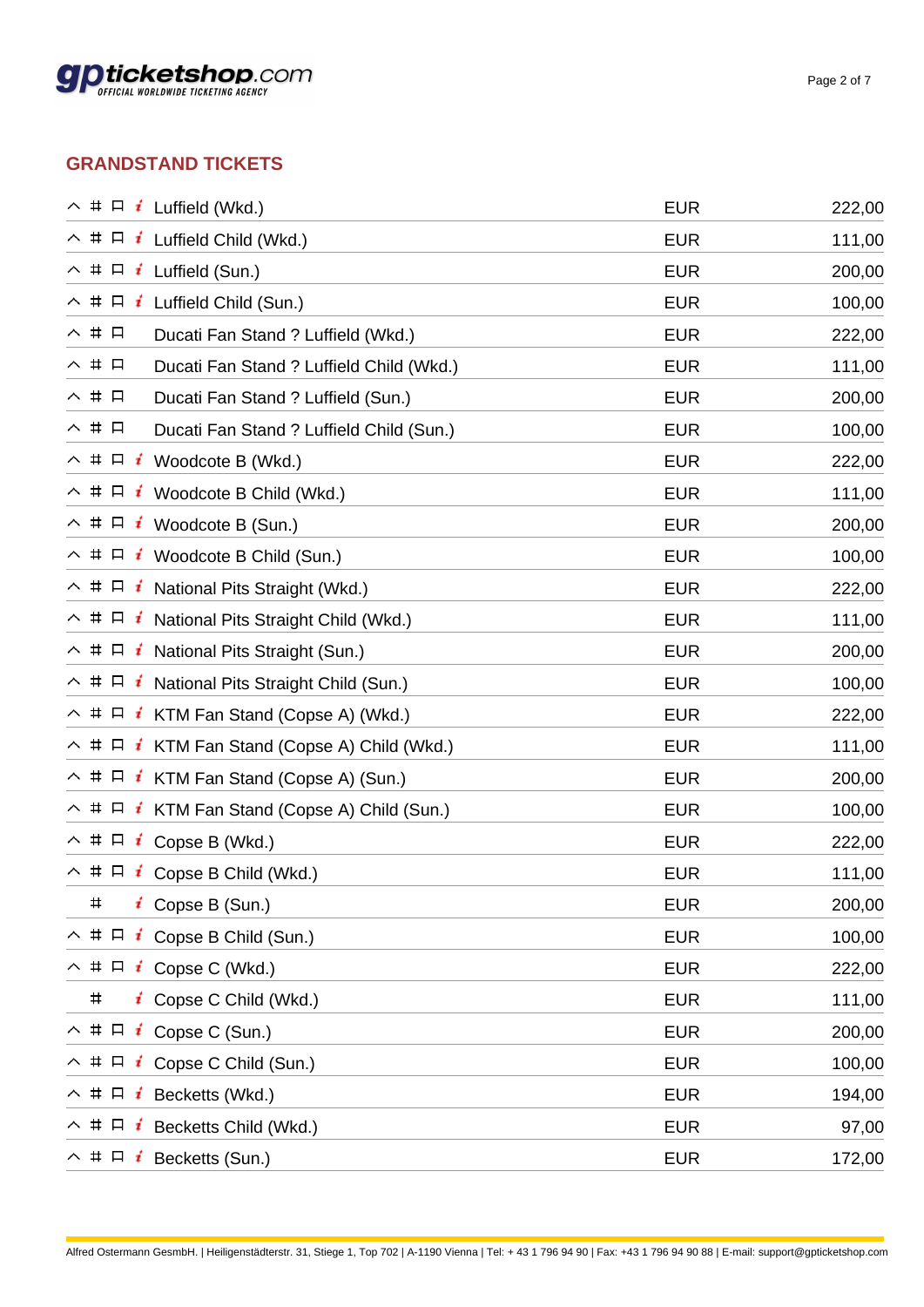

÷.

| $\land$ # $\Box$ <b>i</b> Becketts Child (Sun.)                           | <b>EUR</b> | 86,00  |
|---------------------------------------------------------------------------|------------|--------|
| $\# \Box \neq$ Village A (Wkd.)                                           | <b>EUR</b> | 194,00 |
| # $\Box$ <b>i</b> Village A Child (Wkd.)                                  | <b>EUR</b> | 97,00  |
| $\# \Box$ <i>i</i> Village A (Sun.)                                       | <b>EUR</b> | 172,00 |
| $\# \Box$ <i>i</i> Village A Child (Sun.)                                 | <b>EUR</b> | 86,00  |
| $\land$ # $\Box$ <b>i</b> Marc Marquez Fan Stand (Village B) (Wkd.)       | <b>EUR</b> | 194,00 |
| $\land$ # $\Box$ <b>i</b> Marc Marquez Fan Stand (Village B) Child (Wkd.) | <b>EUR</b> | 97,00  |
| $\land$ # $\Box$ <i>i</i> Marc Marquez Fan Stand (Village B) (Sun.)       | <b>EUR</b> | 172,00 |
| $\land$ # $\Box$ <i>i</i> Marc Marquez Fan Stand (Village B) Child (Sun.) | <b>EUR</b> | 86,00  |
| $\land$ # $\Box$ <b>i</b> Club Corner (Wkd.)                              | <b>EUR</b> | 194,00 |
| $\land$ # $\Box$ <b>i</b> Club Corner Child (Wkd.)                        | <b>EUR</b> | 97,00  |
| $\# \Box$ i Club Corner (Sun.)                                            | <b>EUR</b> | 172,00 |
| # $\Box$ <b>i</b> Club Corner Child (Sun.)                                | <b>EUR</b> | 86,00  |
| $\land$ # $\Box$ <b>i</b> Abbey (Wkd.)                                    | <b>EUR</b> | 164,00 |
| $\land$ # $\Box$ <b>i</b> Abbey Child (Wkd.)                              | <b>EUR</b> | 82,00  |
| $\land$ # $\Box$ <b>i</b> Abbey (Sun.)                                    | <b>EUR</b> | 144,00 |
| $\land$ # $\Box$ <b>i</b> Abbey Child (Sun.)                              | <b>EUR</b> | 72,00  |
| $\land$ # $\Box$ <b>i</b> Woodcote A (Wkd.)                               | <b>EUR</b> | 222,00 |
| $\land$ # $\Box$ <b>i</b> Woodcote A Child (Wkd.)                         | <b>EUR</b> | 111,00 |
| $\land$ # $\Box$ <b>i</b> Woodcote A (Sun.)                               | <b>EUR</b> | 200,00 |
| $\land$ # $\Box$ <b>i</b> Woodcote A Child (Sun.)                         | <b>EUR</b> | 100,00 |
|                                                                           |            |        |

plus 5% handling fee

### **GENERAL ADMISSION TICKETS**

| $\Box$ i<br>General Admission (Wkd.)            | <b>EUR</b> | 136,00 |
|-------------------------------------------------|------------|--------|
| Gen Admission Child 11-15 (Wkd.)<br>$\Box$ i    | <b>EUR</b> | 68,00  |
| Gen Admission Child 0-10 (Wkd.)<br>$\Box$ i     | <b>EUR</b> | 0,00   |
| <b>General Admission (Sun.)</b><br>$\Box$ i     | <b>EUR</b> | 114,00 |
| Gen Admission Child 11-15 (Sun.)<br>$\Box$ i    | EUR        | 57,00  |
| $\Box$ <b>i</b> Gen Admission Child 0-10 (Sun.) | <b>EUR</b> | 0,00   |
| $\Box$ <b>i</b> General Admission (Sat.)        | <b>EUR</b> | 58,00  |
| Gen Admission Child 11-15 (Sat.)<br>$\Box$ i    | <b>EUR</b> | 29,00  |
| $\Box$ i<br>Gen Admission Child 0-10 (Sat.)     | <b>EUR</b> | 0,00   |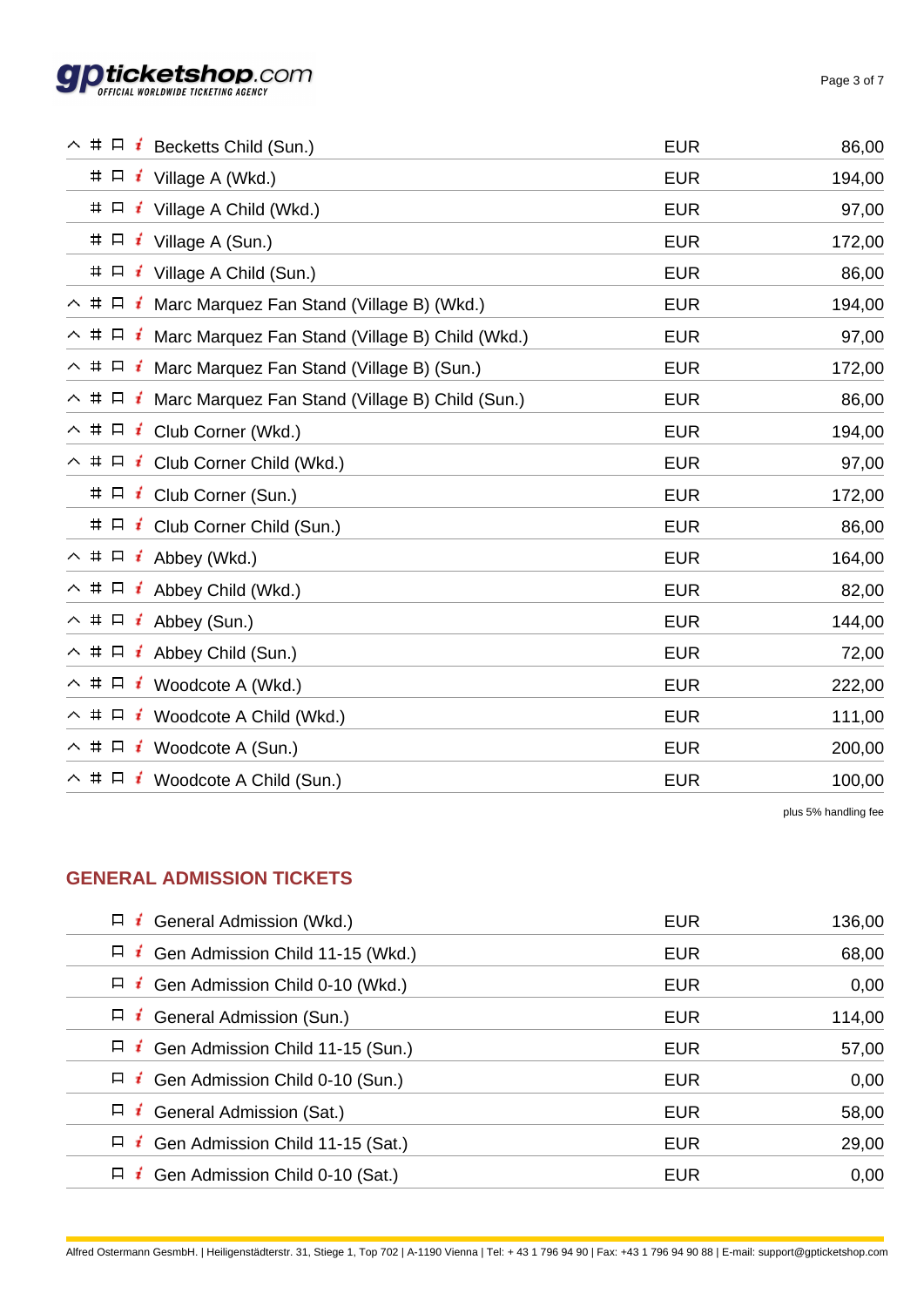

| $\Box$ <b>i</b> General Admission (Fri.)        | EUR | 30,00 |
|-------------------------------------------------|-----|-------|
| $\Box$ i Gen Admission Child 11-15 (Fri.)       | EUR | 15.00 |
| $\Box$ <b>i</b> Gen Admission Child 0-10 (Fri.) | EUR | 0.00  |

plus 5% handling fee

### **MOTOGP VIP VILLAGE**

| VIP Pass (Sun.)      | EUR        | 1.483,00 |
|----------------------|------------|----------|
| VIP Pass (Sat./Sun.) | <b>EUR</b> | 1.718,00 |
|                      |            |          |

plus 5% handling fee

### **PARKING TICKETS**

| <b>i</b> Car Parking (Wkd.)           | <b>EUR</b> | 70,00 |
|---------------------------------------|------------|-------|
| <i>i</i> Car Parking (Sun.)           | <b>EUR</b> | 56,00 |
| <b>i</b> Car Parking (Sat.)           | <b>EUR</b> | 42,00 |
| <b>i</b> Car Parking Friday (Fri.)    | <b>EUR</b> | 23,00 |
| <b>i</b> Park and Ride M1 (Wkd.)      | <b>EUR</b> | 40,00 |
| <i>i</i> Park and Ride M1 (Sun.)      | <b>EUR</b> | 25,00 |
| <b>i</b> Park and Ride M1 (Sat.)      | <b>EUR</b> | 17,00 |
| <b>i</b> Park and Ride M1 (Fri.)      | <b>EUR</b> | 12,00 |
| $\mathbf{i}$ Park and Ride M40 (Wkd.) | <b>EUR</b> | 40,00 |
| <i>i</i> Park and Ride M40 (Sun.)     | <b>EUR</b> | 25,00 |
| <b>i</b> Park and Ride M40 (Sat.)     | <b>EUR</b> | 17,00 |
| <b>i</b> Park and Ride M40 (Fri.)     | <b>EUR</b> | 12,00 |
|                                       |            |       |

plus 5% handling fee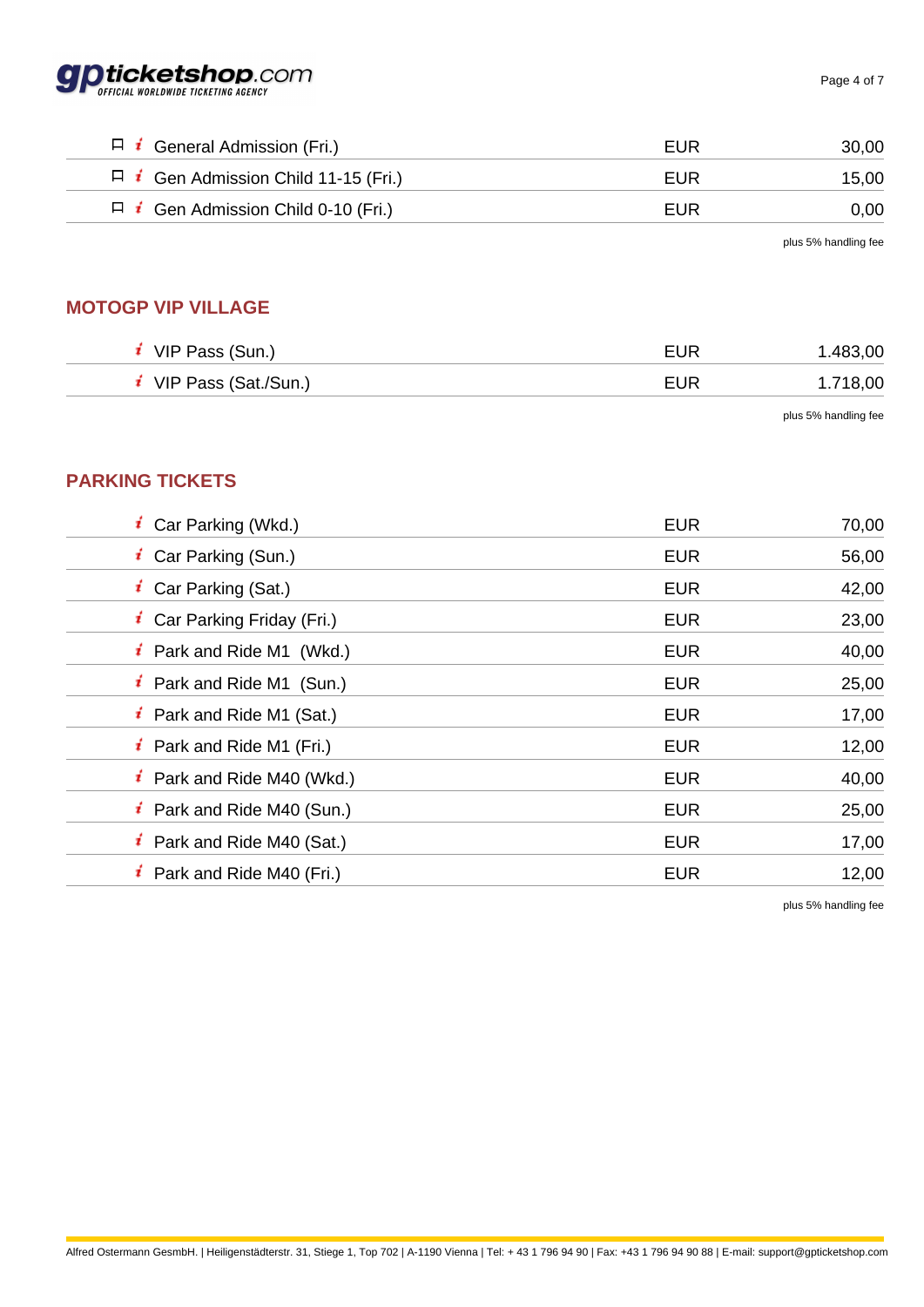

# FAX ORDERFORM FAX NR: +43 1 7969490-88

Please fill out this form completely and in CAPITAL LETTERS

| First- and Lastname       |     |  |  |
|---------------------------|-----|--|--|
| Company                   |     |  |  |
| Address                   |     |  |  |
| Country / ZIP Code / City |     |  |  |
| E-Mail                    | Tel |  |  |

I am ordering tickets for MotoGP? British MotoGP? (2022-08-07) and I have read and understood the general terms of business.

| Quantity                 |  | Price per unit EUR | <b>Total EUR</b> |
|--------------------------|--|--------------------|------------------|
|                          |  |                    |                  |
|                          |  |                    |                  |
|                          |  |                    |                  |
|                          |  |                    |                  |
|                          |  |                    |                  |
| plus 5% handling charges |  |                    |                  |
| plus sending costs       |  |                    |                  |
| <b>Grand Total</b>       |  |                    |                  |

| <b>Method of payment</b> |              |                             |            |
|--------------------------|--------------|-----------------------------|------------|
| <b>Bank Transfer</b>     | Credit Card: | <b>VISA</b><br>$\mathbf{1}$ | Mastercard |
|                          | Card owner   |                             |            |
|                          | Card number  |                             |            |
|                          | Valid till   |                             | CCV Code   |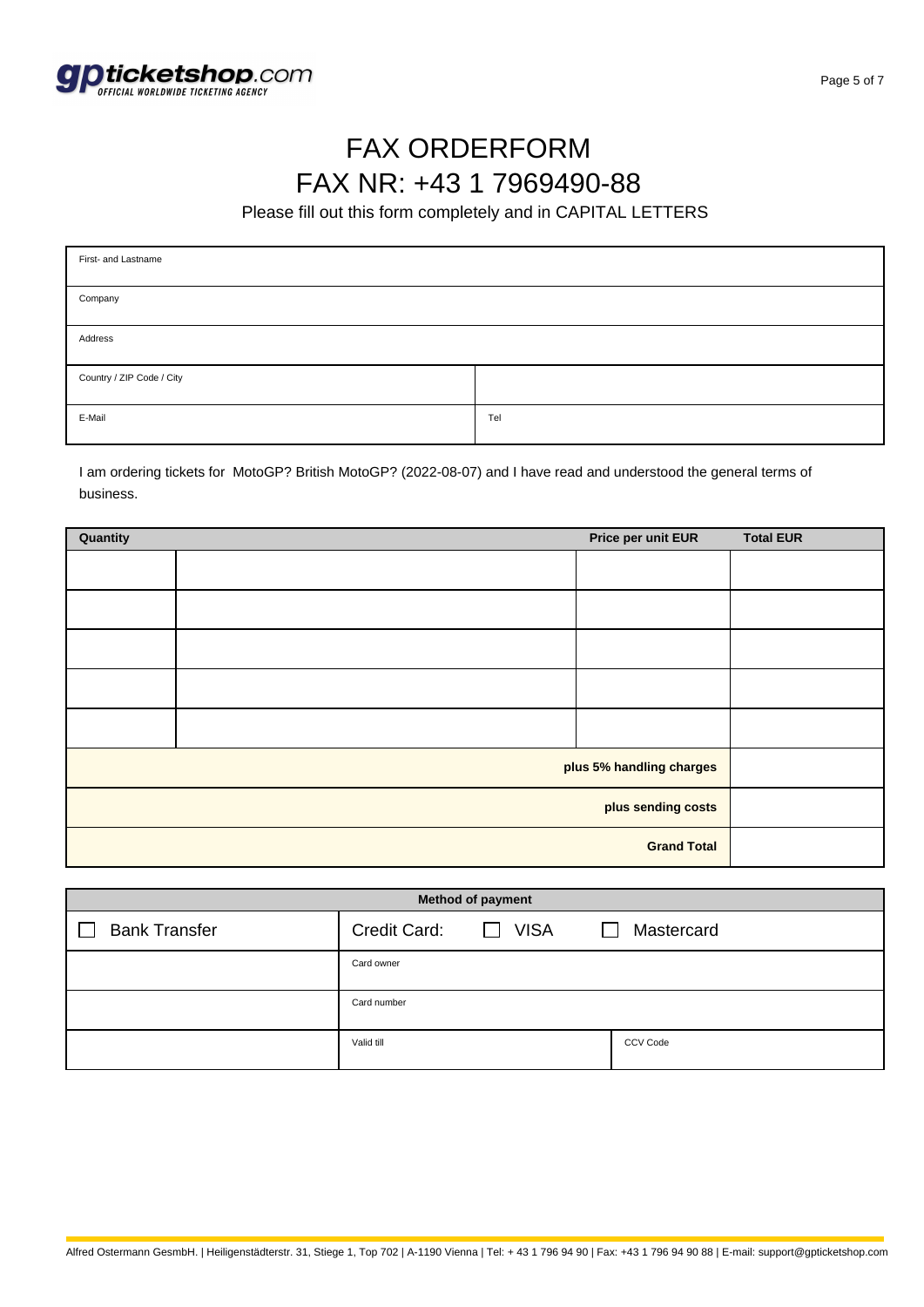

### **GENERAL TERMS OF BUSINESS**

#### Valid from Januar 2010 **1.General Terms**

The general terms and conditions of business are valid for sales through the company A. Ostermann Gmbh (further referred to as gpticketshop.com).Any differing terms and conditions of the buyer may only be valid if confirmed in writing by us. By ticking the Checkbox at the end of the order form "With my order I accept the general terms and conditions of gpticketshop.com?, the buyer accepts the terms and conditions and can be held to them.<br>Our range of items on sale is not binding and subject to change without prior notice. An order placed b agreement as per our terms and conditions. The automated confirmation of the receipt of your order, sent out be email does not constitute the commencement of the

contract between buyer and seller. The sales agreement becomes valid once we have sent a receipt to the client.

 The client is obliged to fill in the order form fully and correctly. Any damage resulting from false or incomplete information in the order form will not be compensated by gpticketshop.com. As our company does not implement all aspects of the service provided to the customer ourselves, we are obliged to use other qualified 3rd party contractors.

#### **2. The Order Process**

The sales agreement comes into effect in the following way:

1)On the page, please select the services and tickets (+/-) you wish to purchase, then click on the corresponding "Order? button.

2) Next, select your region and specify the payment method, then click on the "Proceed with order? button.

3)Please check the contents of your shopping cart.

4)Then enter the data required under "Order information?. Please remember that we will mail the tickets ordered and paid for to the address provided here.

5)After you read and accepted the General Terms and Conditions and the privacy statement, please tick the corresponding box, and then submit your order, which will constitute a contractual offer toward us.

6)The contract will eventually be concluded by way of our e-mail confirmation and issued invoice. Tickets that have been paid for in full will be posted with UPS, approx. 2 weeks before the event.

 Due to unforeseen circumstances we may sometimes be forced to organise a pick up of your tickets at the race track for you. Naturally you would then be refunded the shipping fee.

#### **3. Contractual Language**

The contractual language is English and German. Information, customer service and complaints can be handled in English and German.

#### **4. Prices**

Our service will commence once we have received payment in full for the services agreed contractually. Invoices need to be paid in either Euro or USD as stipulated on the invoice.

All prices are include VAT. All prices are valid at the time of placing the order only. In addition to the advertised ticket price you will be charged a handling fee and shipping costs. The handling and shipping fee will be clearly displayed the basket and in the order confirmation email. If any monies become payable due to the export or import of the goods due to the shipping, the client is made responsible for these (you can find more information on the subject at your tax office).<br>As we may have to buy a number of tickets from middlemen, there may be

#### **5. The right to withdraw from the contract / Sales and Cancellation Conditions**

The consumer has no right to withdraw from the contract as per § 18 Abs. 1 Z 10 FAGG of Austrian law.

Recreational activities are defined as activities which take place at a certain defined time and/or date and the contractor is obliged to deliver ist services in accordance. If the client is a contractor according to §1 KSCHG (or § 14 BGB) of Austrian law, he/she has no right to withdraw from the contract. If a particular category of tickets is sold out, gpticketshop.com has the right to provide tickets of a similar category.

If the event is cancelled and tickets are refunded, the handling fee will not be refunded. If tickets have already been shipped, shipping cost will not be refunded.

#### **6. Payment**

We accept following methods of payment: Credit card (Eurocard/MasterCard, Visa and Maestro). Your credit card data is protected and sent encoded to prevent any unauthorised access to any of your details. The credit card will be charged at the time of billing.

Info about credit card payments (How do I pay by credit card)

Payment Partners: **MasterCard** VISA Maestro Card

[If you wish to pay by bank transfer please settle the bill no late](http://www.gpticketshop.com/en/faq.html#2.2.1)r then 1 week upon receipt.

#### **[7. Overdue](http://www.mastercard.com/at/) payments**

[If you](http://www.visa.at/) fail to settle the bill 1 week after reciept you will recieve a reminder via email. If the bill remains unpaid 1 week after the first reminder, you will recieve a second [and last remin](http://www.maestrocard.com/at/)der via email. If the bill then remains unpaid another 4 days later, we will cancel the invoice and send you a cancellation invoice.

#### **8. Copyright**

Disclosure in accordance with § 25 of the Austrian Media Act: this Website is owned by Alfred Ostermann GesmbH. & amp; Co. KG. The Website is designed to provide information on the business activities of Alfred Ostermann GesmbH. & amp; Co. KG. Its content is intended exclusively for personal use, and the distribution or reproduction for purposes other than personal use is not permitted. Pictures or images may not be published or distributed for commercial or other purposes without the advance express written permission of the copyright owner. This Website was prepared with the greatest possible attention to detail. Nevertheless, Alfred Ostermann GesmbH. & amp; Co. KG cannot guarantee that the content is accurate and free of error. Alfred Ostermann GesmbH. & amp; Co. KG will not be held responsible for damages that may arise directly or indirectly from the use of this Website, to the extent that such damages are not the result of wrongful intent or gross negligence on the part of Alfred Ostermann GesmbH. & amp; Co. KG.

#### **9. Mediation Body**

We accept the use of the Internet Ombudsmann as a out of court mediation body. If you have any questions in regard to settlements please contact our customer